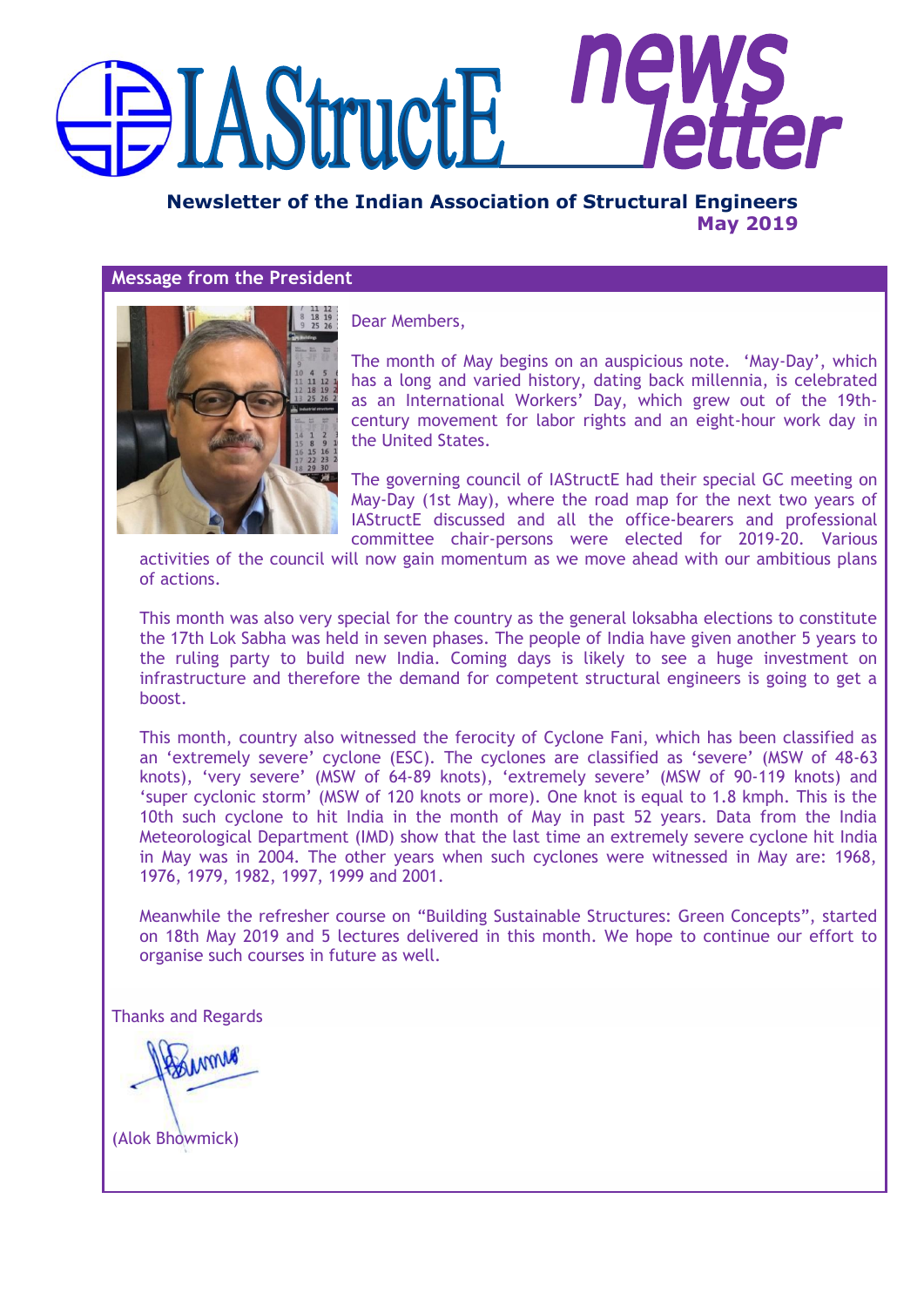| <b>IAStructE Publication Committee</b>                                                                                                                                                                                                                                                                                              | <b>Newsletter Editorial Team</b>                                                                                                             |
|-------------------------------------------------------------------------------------------------------------------------------------------------------------------------------------------------------------------------------------------------------------------------------------------------------------------------------------|----------------------------------------------------------------------------------------------------------------------------------------------|
| Chairman : Er. Manoj Mittal<br>: Er. Alok Bhowmick<br><b>Members</b><br>Er. (Dr) S. Chatterjee<br>Er. (Dr) Abhay Gupta<br>Er. A. K. Sharma<br>Prof. Pradeep K. Ramancharala<br>Er. Rajiv Ahuja<br>Er. Amandeep Garg<br>Er. Anal Seth                                                                                                | :Er. Anal Sheth<br><b>Chief Editor</b><br>Editorial team members: Er. Manoj Mittal<br>Er. Bhavin Shah<br>Er. Rajiv Ahuja<br>Er. Maulesh Shah |
| <b>Newsletter Contents</b>                                                                                                                                                                                                                                                                                                          |                                                                                                                                              |
| <b>Technical lectures and workshops</b><br><b>Refresher Courses</b><br><b>Forthcoming events</b><br><b>IAStructE Journal: Call for articles</b><br>÷<br>$\downarrow$ Call for newsletter advertisement<br>Featured Article<br>$\frac{1}{\sqrt{2}}$ New IAStructE members<br><b>About IAStructE</b><br><b>Membership Information</b> |                                                                                                                                              |
| <b>Technical Presentation on Chemical resin anchors</b>                                                                                                                                                                                                                                                                             |                                                                                                                                              |
| LAUNCHING<br><b>Lokfix E Series</b><br>hemical Anchors<br><b>Lokfix E Series</b><br>hemical Anchors                                                                                                                                                                                                                                 | LAUNCHING<br><b>Lokfix E Series</b><br><b>Chemical Anchors</b><br>Friday   Venue : India Habitat Centre, Ne<br><b>LAUNCHING</b>              |

The Technical Presentation by Mr Paul Bravery of Fosroc Chemicals (India) Private Limited on the topic "Chemical Resin Anchors" held on 17th May 2019 at New Delhi. He presented the new range of resin anchors for Post Installed Anchors (an upcoming concept) and highlighted the latest European standards, fire testing, seismic testing, LEED approval and VOC testing. Mr Paul also briefed about the bespoke software for designing fixings and reinforcement. Dr. A. K. Mullick, Former Director General, National Council for Cement and Building Materials was the Chief Guest. Dr. Talakokula Visalakshi, Honorary Secretary IAStructE briefed about the IAStructE during the event. The event was organised by Fosroc Chemicals (India) Pvt Ltd with the active support of Indian Association of Structural Engineers & Indian Concrete Institute (New Delhi Centre).

Lokfix E Series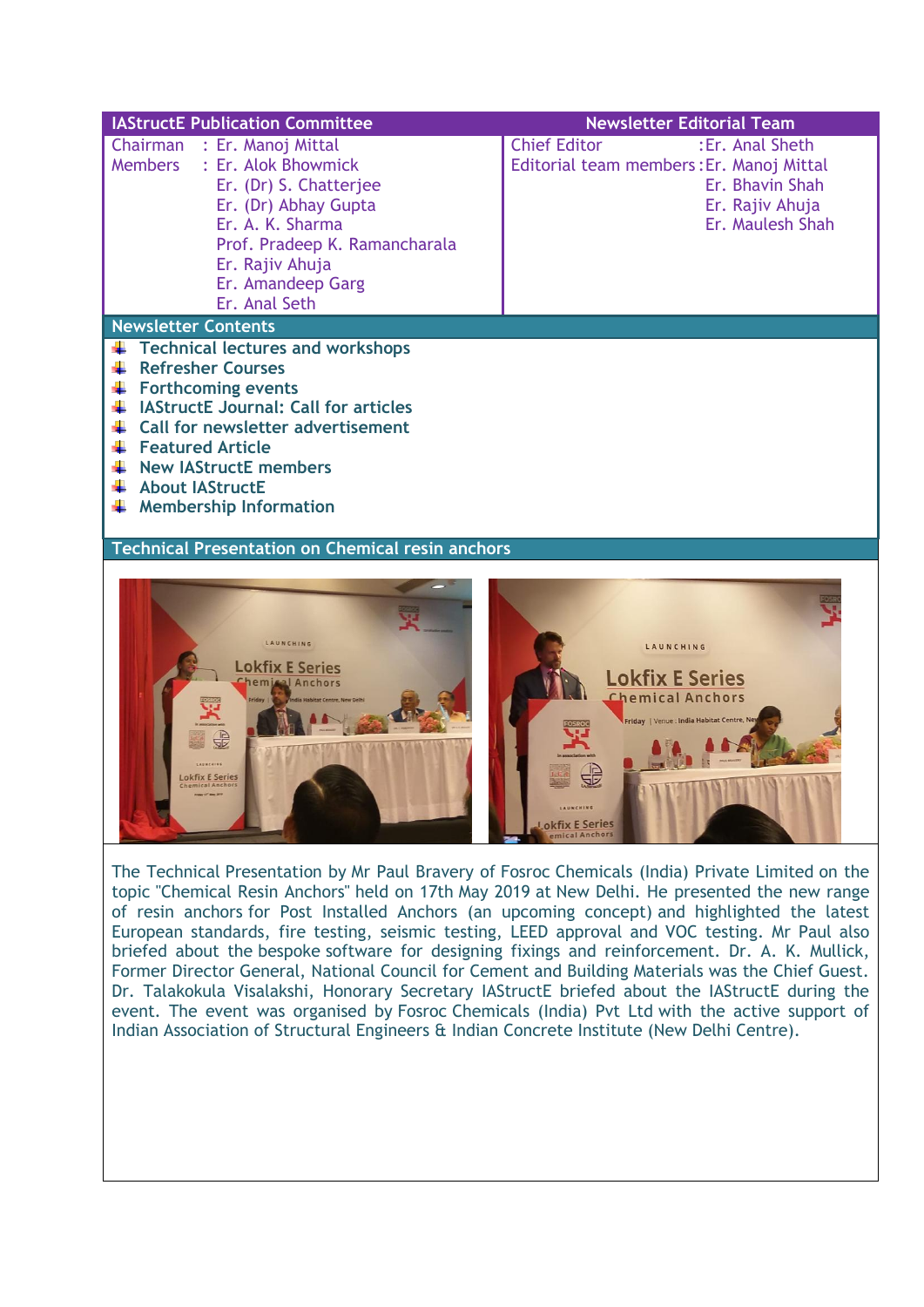**Technical Lecture on Life of Structure: Service Life and Durability Design of Concrete**



Technical Lecture by Dr. Bishwajit Bhattacharjee, Professor, Department of Civil Engineering, IIT Delhi on the topic "Life of Structure : Service Life And Durability Design of Concrete" was organized on 23rd May 2019 at New Delhi.

**Refresher Course on "Building Sustainable Structures: Green Concepts" (Ongoing)**





The Refresher Course on "Building Sustainable Structures: Green Concepts" has been launched on 18th May 2019 at Bennett University, Greater Noida. The course is organized by IAStructE in collaboration with Bennett University and sponsored by AEON Integrated Building Design Consultants LLP. The course will continue till 29th June 2019. The lectures are being held on every Saturday morning from 09:30 AM to 01:45 PM. The course was inaugurated by Mr Sanjay Pant, Director & Head, Civil Engg. Department BIS. Dr Talakokula Visalakshi and Mr Deepak Bansal, IAStructE GC members are the Course Coordinators. 31 delegates have registered for participating in the course. Till now the following speakers have made their presentations:

- Mr. Manoj Mittal, Consulting Civil & Structural Engineer & Immediate Past President **IAStructE**
- **Mr. Sanjay Pant, Director & Head Civil Engg., Bureau of Indian Standards**
- Prof. Shashank Bishnoi, Associate Professor, Civil Engg. Department, IIT Delhi
- **Prof. Suresh Bhalla, Professor, Civil Engg. Department, IIT Delhi**
- Dr. T. Visalakshi, Professor & Head, Civil Engg. Dept. Bennett University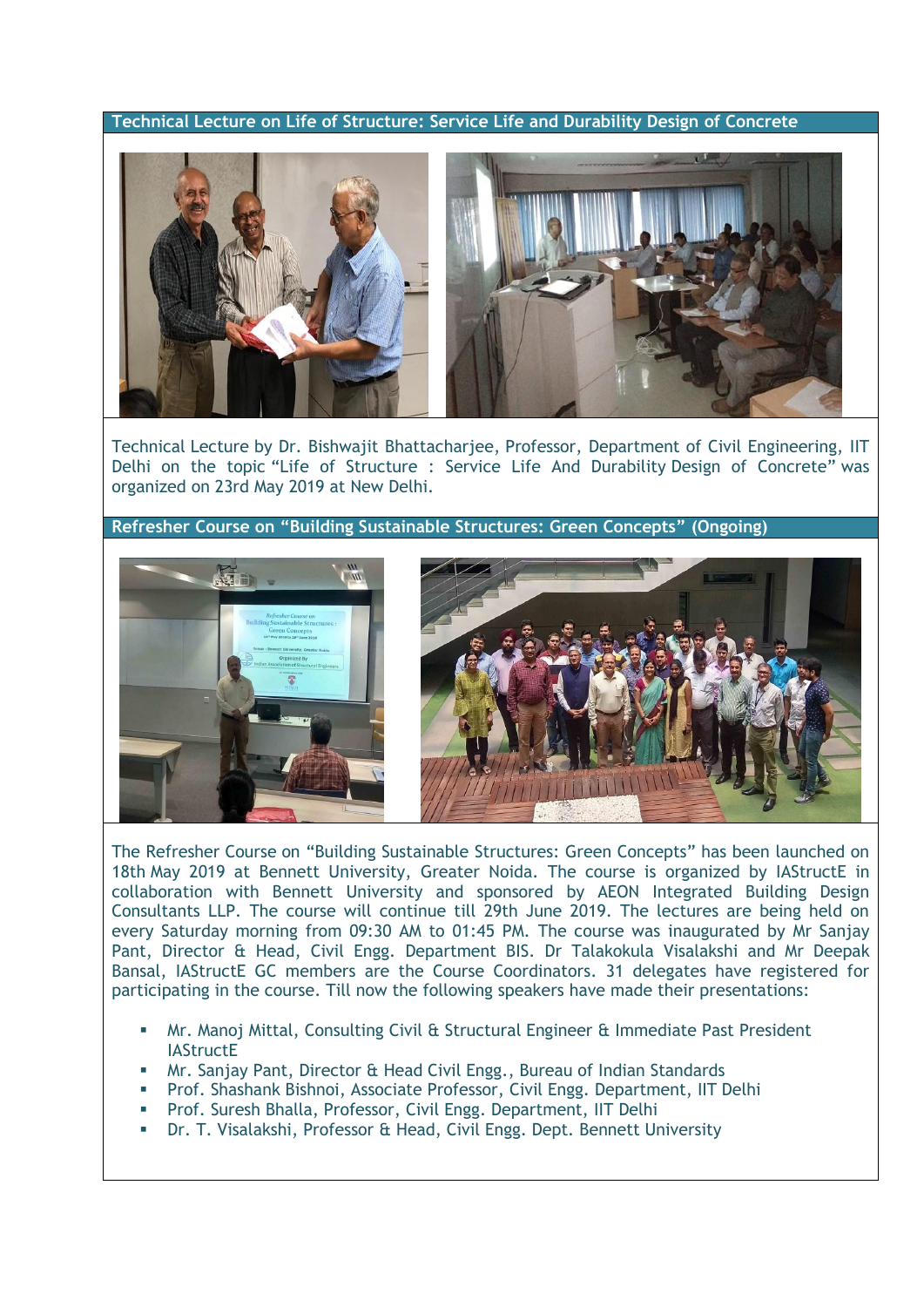#### One day workshop on Finite element method using ANSYS, Ahmedabad



The Faculty of Technology at CEPT University in association with the Indian Association of Structural Engineers (Gujarat State Center) organized a one day workshop on Finite element method on 11th May 2019, Saturday. The workshop was attended by students and academicians of various universities in Gujarat. The workshop started with an introduction of the finite element method by Prof. Anal Sheth followed by a session on how to carry out structural analysis using ANSYS software by Mr. Harsh Maniar, an ANSYS expert and IIT graduate. The workshop also covered a research based

case study on structural analysis of corrugated web plate girders using ANSYS by Prof.Apurva Dave. Out of the 30 participants who registered, many were unable to attend the session and many have requested advanced workshop with hands-on sessions. This will be organized as paid workshop on demand and members will be intimidated of the schedule shortly.

#### **Forthcoming events**

Socio technical interaction initiative by Gujarat state centre

The Gujarat State Centre has initiated a participatory approach for the civil and structural engineering fraternity by taking up organization of short, curated and theme based sessions by participants. These events will be held every month beginning June 2019 and enable regular gathering and interaction among the fraternity. In each event, maximum of five member speakers group will be selected based on a common theme so that participants can be pre-informed on the discussion topic. The socio technical event will be organized at CEPT University, Ahmedabad to begin with and may also be carried out in other cities in India gradually. The interested speakers may fill this form **<https://forms.gle/XHoMWQqk398P8zvU6>.**

| <b>Call for articles</b>                                                                                                                                                                                                     | <b>Call for advertisement in Newsletter</b>                                                                                                                                                                                       |
|------------------------------------------------------------------------------------------------------------------------------------------------------------------------------------------------------------------------------|-----------------------------------------------------------------------------------------------------------------------------------------------------------------------------------------------------------------------------------|
| The Chairman and other members of the SED<br>Editorial Board invite article contributions for<br>the quarterly journal of the Indian Association<br>Structural Engineers, the Structural<br>0f<br><b>Engineering Digest.</b> | The association invites sponsored advertisement<br>IAStructE newsletter.<br>the.<br>for<br>The<br>rates for advertisement in the IAStructE monthly<br>Newsletter are as follows:                                                  |
| Write to iastructe@gmail.com for<br>$\downarrow$ Journal subscription<br>$\leftarrow$ Article Submission<br>Sponsored Advertisement                                                                                          | Half page Rs. 7,000/- per issue, 10% rebate for<br>quarterly, 20% rebate for half yearly and 30%<br>rebate for yearly booking.<br>Full page Rs. 10,000 per issue, 10% rebate for<br>quarterly, 20% rebate for half yearly and 30% |
| Deadline for submission of next issue:<br><b>1st July 2019</b>                                                                                                                                                               | rebate for yearly booking.<br>(Kindly note that the GST $\odot$ 18% shall be payable                                                                                                                                              |
| Submission template and ethics statement can<br>be availed by emailing <i>iastructe</i> @gmail.com.                                                                                                                          | on reverse charge)                                                                                                                                                                                                                |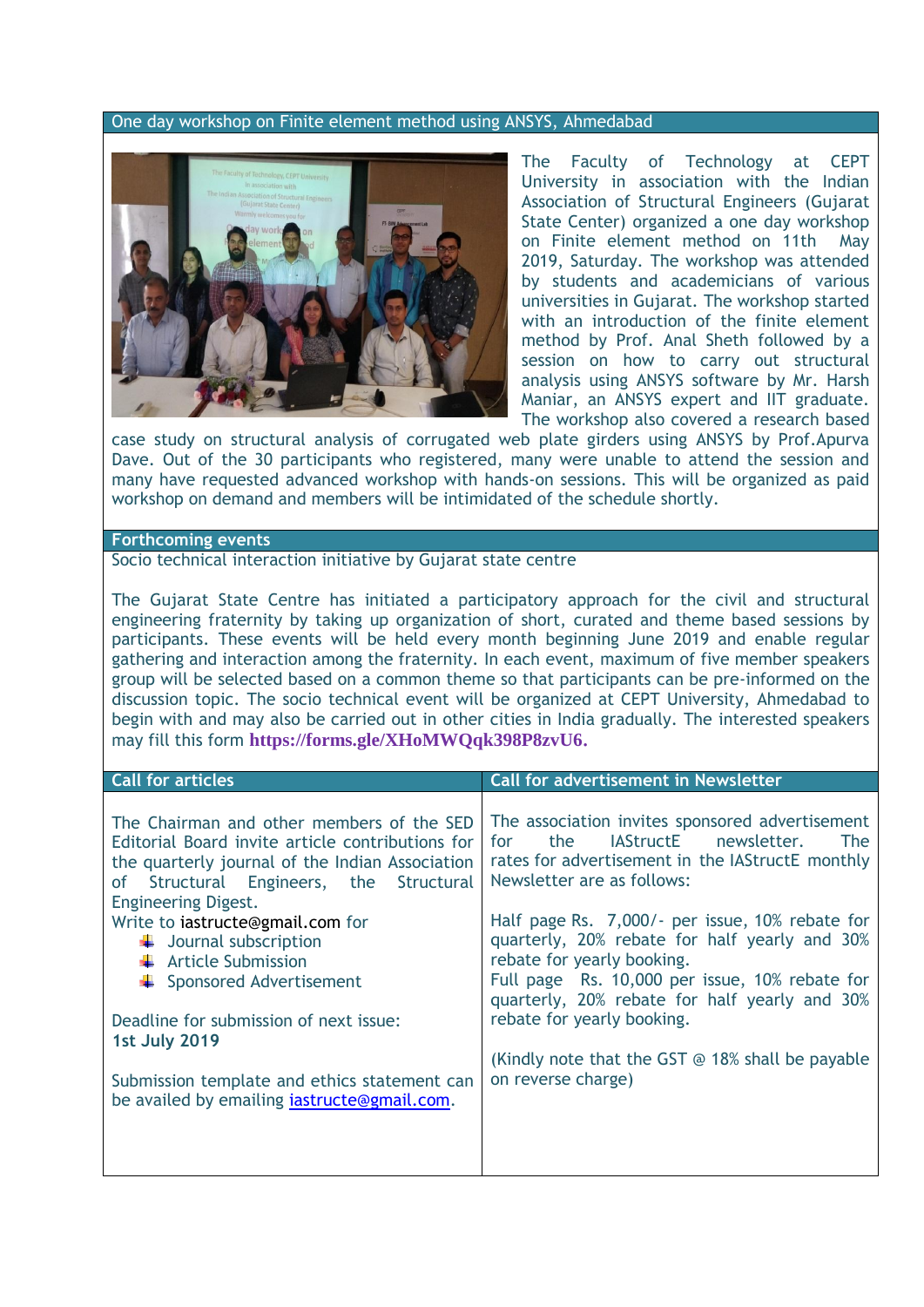#### **Featured Article : Infrastructure Woes and our Woeful Response**

*(This was first published in Moneylife [\(moneylife.in\)](http://moneylife.in/)')*

The most memorable character for me in "Alice's Adventures in Wonderland" was the whimsical ruler, the Queen of Hearts. Her much-loved phrase which she would repeat ad nauseam was "Off with his head!" / "Off with their heads!". I was reminded of her when I read in the morning news report of May 12 2019 that based on an IIT Bombay report, the Western Railway had ordered another bridge to be demolished, this time a foot over bridge (FOB) at the busy Dadar station. The alacrity with which this decision has been taken demonstrates extreme nervousness on part of the railways administration post the partial collapse of the FOB at ChhatrapatiShivaji Terminus (CST) on March 14, 2019 and its reluctance to take a more considered line of action, including a peer review. I wonder if the possible fallout of this decree to demolish the Dadar FOB has been adequately examined, because while the memory of the CST FOB collapse is still fresh in the minds of the state apparatus, it appears that the stampede of September 29 2017 in which 23 people lost their lives has vanished from our collective memory. The demolition of this wide overbridge at Dadar has the potential to cause chaos in the event of two trains arriving at a platform in quick succession as the other parallel bridges are challenged by bottlenecks caused by narrow landings. I would be sceptical about a disaster scenario simulation and testing having been carried out before such a far-reaching decision was taken. And there is certainly no regard to the inconvenience likely to be suffered by commuters, harried as they already are by the simultaneous construction of the metro line, road repairs and road excavations to lay numerous pipes and cables. The city has not yet recovered from IIT Bombay"s earlier edict to demolish the Delisle bridge at Pareland continues to reel from the loss of millions of rupees due to perennial traffic snarls at Parel, arguably Mumbai"s new financial hub.

It would be fair to ask what exactly constitutes an "IIT" report, for it to be taken as the holy bible by the administration. For the government, an IIT is a magic wand-wielding institute, a one-stop solution for all the government's woes when it does not know what to do with a dilapidated building in the monsoon or is facing a PIL on account of its stock of poorly maintained infrastructure-bridges, hospitals, schools, colleges or when it wants to draft the building codes for the country (a look at the code committees of the Bureau of Indian Standards would be illuminating) or for vetting new construction. (Many cities in the country have made being a faculty member of an IIT a very lucrative affair by mandating that all buildings within their iurisdiction exceeding stipulated height or size must necessarily be vetted by an IIT or equivalent). IITs can at times churn out reports with astonishing speed, much to the delight of the government. Imagine, a faculty member of an IIT Bombay can be tasked with study and submission of status report of 447 bridges across Mumbai within six months. Unsurprisingly, we have two bridges in the commercial capital of the second most populous country demolished on the directions of an IIT Bombay report. When in doubt, as the queen says, "Off with his head!"

Having been a Visiting Professor at one of the older IITs for three years and worked for over two decades with numerous IIT professors, I have seen firsthand that IIT reports are not that of the institute but of an individual faculty member. It is not inconceivable to get completely opposing reports for a structure from different faculty members of the same IIT. That, an IIT professor once proudly said to me, speaks well of the independent and fearless mindset of the IIT professor. While that may be true, in some areas, especially in matters of physics and mechanics, one would wish that an addition of two plus two would unfailingly yield the same result of four, especially when the stakes are high. There is nothing "institutional" about reports from Indian Institutes of Technology, unlike the institutional mechanisms that are followed in larger engineering organisations- government or private. In such organisations, a well-defined system exists in terms of supervision, oversight and signoff at many levels. There is room for discussion and debate and the final report that is released has usually passed multiple reviews which the organisation has to take full ownership of. Not so in an IIT project. The work is done by the individual faculty member and is seldom subject to review (unless expressly stated by client) by a second faculty member. Hence the report of an IIT is oftentimes quite simply the opinion of a single IIT professor. More importantly, a professional organisation (public or private) is legally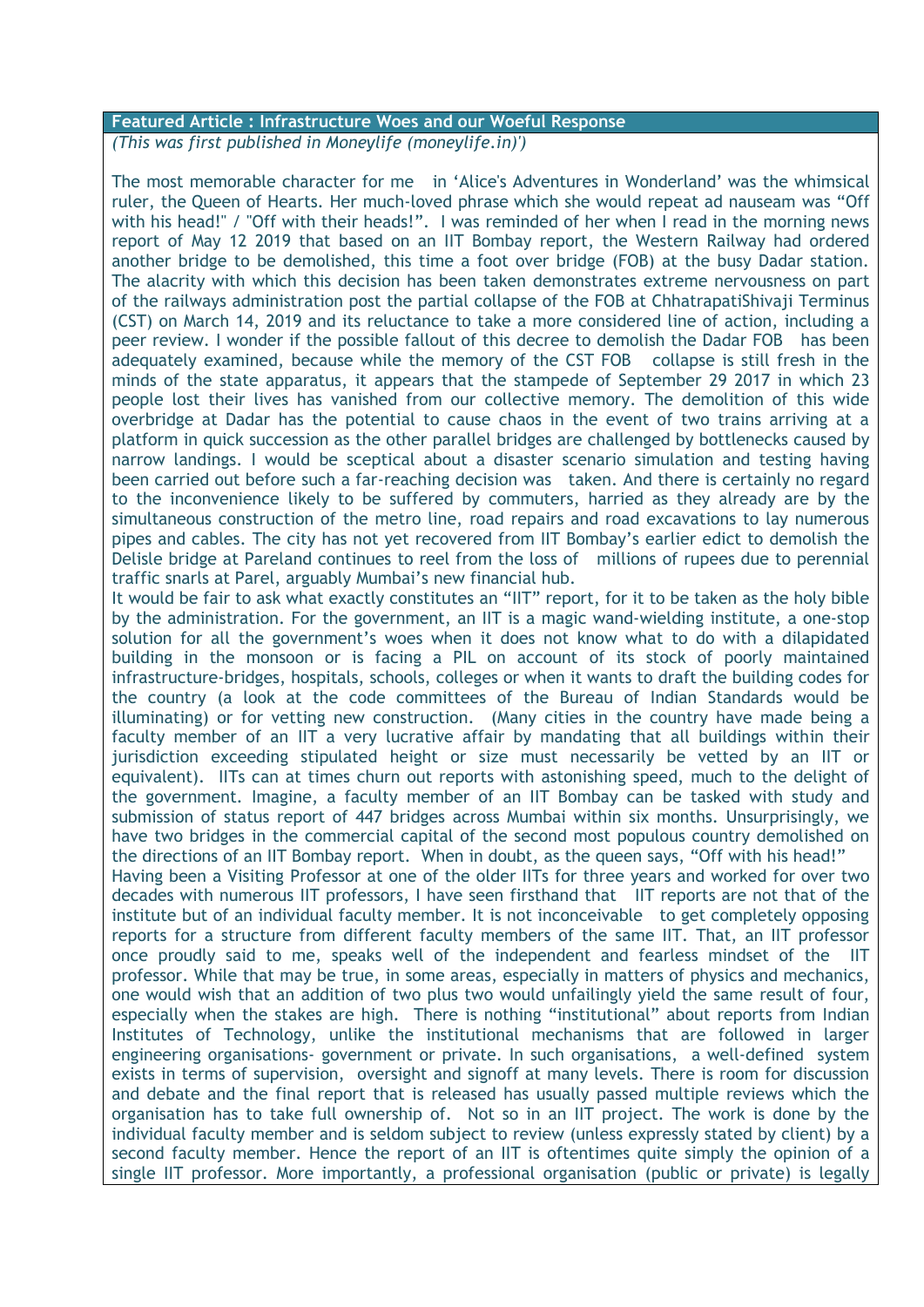liable for the design or report. But IITs do not feel the need to stand up to public scrutiny. Here's what is put up by IIT Bhubaneshwar on its website. "The Institute undertakes to carry out the project as conscientiously as conditions allow, but accepts no economic responsibility should the work not lead to expected results. The Institute accepts the project on condition that the Client renounces all right to claim damages for losses sustained directly or indirectly in consequence of the work done by the Institute." Such a disclaimer should be sufficient for any client to scurry for cover. And yet for project after project, the government will turn exclusively to the IITs for advice on new projects, disaster management, health of public infrastructure and much else.

Whatever happened to the Railways cadre of engineers, the IRSE, considered tobe one of the oldest and most elite of all Indian engineering cadres that manages the department of civil engineering in the Indian Railways? It is a shame that the Indian railways which had one of the most comprehensive systems for inspection and maintenance (the granular "Indian Railways Way and Works Manual" was first published in 1967 and has seen numerous upgrades along the way) has capitulated to the downward spiral in our institutions and has now subcontracted its duties of inspection and audit to small time consultants or one-man armies of the IITs. What does the railways have to say for itself when one of its own bridges (Dadar FOB) constructed in 1993 and which has barely reached midlife, is now deemed to be so heavily corroded as to be unfit to carry intended loads?

It is unusual to demolish bridges which are lifelines of a city without arranging an alternate travel path. New replacement bridges for the Bay bridge between Oakland and San Francisco, California, or the Tappan Zee bridge in New York or even the Vashi bridge in Mumbai were commissioned before the old bridge was demolished. It is astounding to any structural engineer as to why a steel bridge which is relatively much simpler to retrofit could not have been strengthened adequately for it to last until a new bridge was built and traffic shifted to it before commencing its demolition. It is also a sad statement on another of Mumbai's institutions, the Heritage committee of Mumbai which did not lean in and protect an important heritage structure of Mumbai. DeLisle bridge was a steel bridge fabricated in England and shipped piece by piece to Mumbai in 1918. And it is a damning statement on the apathy of Mumbai"s structural engineers that they did not intervene and imagine an innovative retrofit for the bridge.

We need to reflect if as a society we have even a modicum of a scientific temperament left in us. Following the partial collapse of the floor slab system of the foot over bridge at the Chhatrapati Shivaji Terminus railway station, the municipal corporation overnight dismantled the main girders of the bridge which were in perfectly good condition, behaving like bumbling police in detective films who mindlessly destroy or contaminate all evidence at the scene of the crime. So we have an inquiry based on an absent bridge and absent files (the drawings file of the bridge has gone missing). The hapless auditor of the bridge was a company started by a professor of one of the oldest government engineering colleges in Mumbai. So at one end we have implementation of a non-peer-reviewed decision to demolish the DeLisle bridge and at the other end a dangerous safety affirmation of a seriously compromised foot overbridge at CSMT.

We need to have more systems and processes in place. Atul Gawande in his book "Checklist" sings paeans to the detailed system of checklists prevalent in the construction industry. If only he knew the reality in India. It serves no one, least of all the financial capital of India to use IITs or some favoured consultant(s) as a fig leaf to rubber stamp and whitewash systemic problems in infrastructure. Crumbling infrastructure is a global problem but nowhere is it treated with such nonchalance as in India. It is not necessary for the municipal corporation or the railways to get into defensive mode after each failure. And it is self-defeating to see every failure as an occasion to guillotine some municipal engineer or use a structural consultant as scapegoat. It would serve the municipal corporation better if it could get into a proper enquiry mode to understand causes of failure and then create a road map for avoiding similar situations in the future. Conversely, every time we have a bridge deemed unfit for use by a consultant, we need to have a committee review this and see the cost-benefit ratio to carry out repairs to extend its life until a replacement bridge is in place rather than simply demolishing it without a Plan B in place. The culture of cronyism in selection of consultants and contractors needs to be done away with, if we have the intention of improving the infrastructure of the city.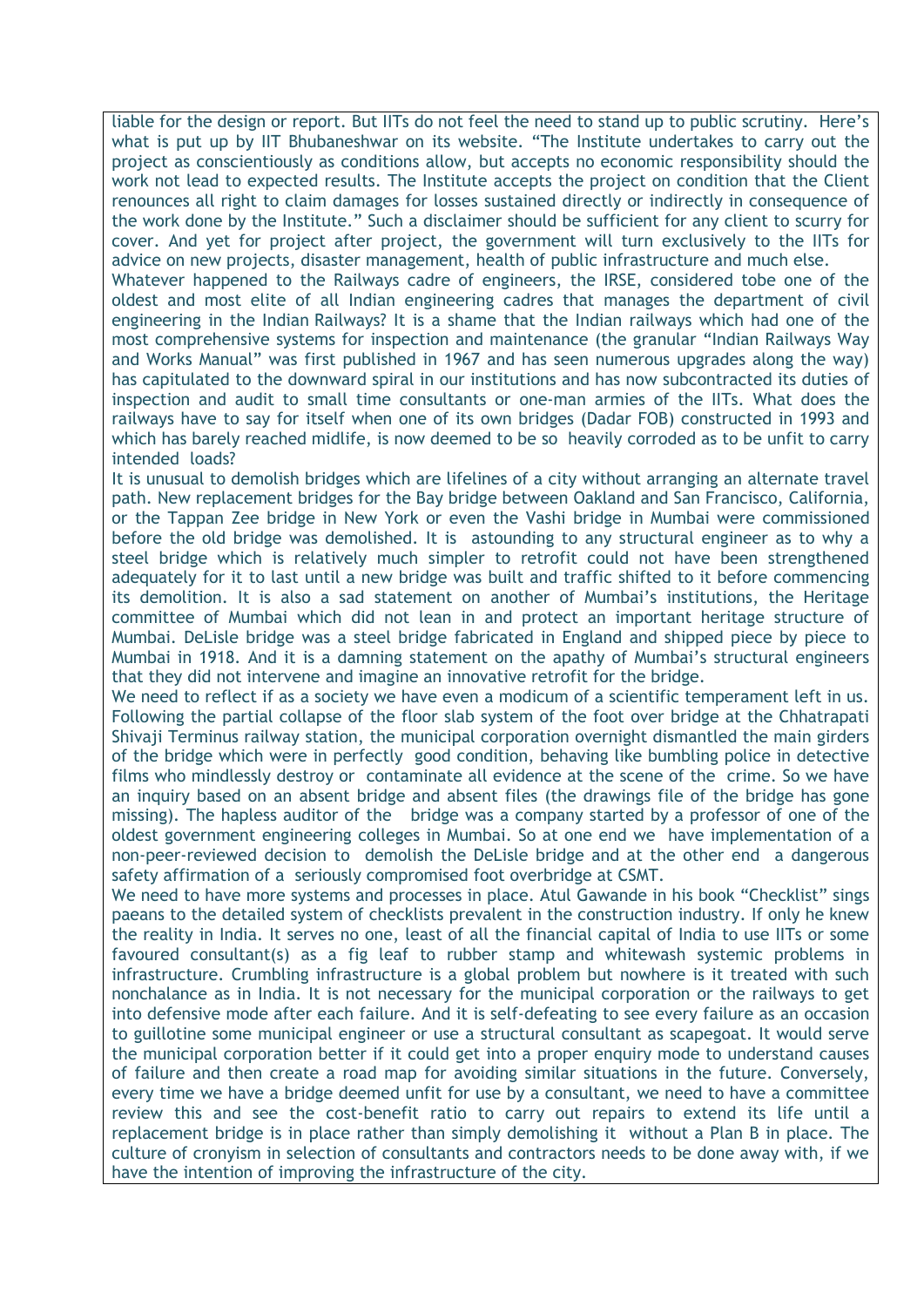And pray, what would it take for the railways to shake the dust off its own maintenance manuals and regain its lost glory of excellence in engineering?



*The article is authored by Alpa Sheth. She is the managing director of VMS Consultants Pvt Ltd, a firm with over 50 years standing in structural engineering industry. She holds a post-graduate degree from University of California, Berkeley, US. MsSheth has been AICTE-INAE distinguished visiting professor at IIT Madras and chairperson of the Academic Council at Kamla Raheja Vidyanidhi Institute for Architecture, Mumbai. Ms Sheth is Chairperson of BIS Sub-Committee for Drafting of Tall Buildings Code for (BIS) Special Structures Sectional Committee (CED 38) and had codrafted the recently released Code on Concrete Tall Buildings for India.* 

*Ms Sheth is co-founder and managing Trustee of Structural Engineers Forum of India -SEFI [\(www.sefindia.org\)](http://www.sefindia.org/) which has emerged as the leading national platform for more than 22,500 structural engineers to share their engineering problems, concerns and experiences and improve the built habitat.* 

| <b>New IAStructE members</b> |                                  |                                |                                                                     |                  |  |  |
|------------------------------|----------------------------------|--------------------------------|---------------------------------------------------------------------|------------------|--|--|
| <b>FELLOW" Grade Members</b> |                                  |                                |                                                                     |                  |  |  |
|                              | M/S No                           | <b>Name</b>                    | Designation, Organization                                           | City             |  |  |
|                              | $F-447$                          | Mr. Sandeep Donald Shah        | Managing Director, Taylor Devices<br><b>India Pvt Ltd</b>           | Gurgaon          |  |  |
|                              | $F - 448$                        | Mr. P. G. Venkatram            | Chief Executive, L&T Infrastructure<br><b>Engineering Ltd</b>       | Chennai          |  |  |
|                              | $F - 449$                        | Mr. Vipul Kumar Agarwal        | Sr. Structural Engineer, McDermott<br><b>International</b>          | Gurgaon          |  |  |
|                              | $F-450$                          | Mr. Rajiv Goel                 | Earthcon<br><b>Managing</b><br>Director,<br>Systems (I) Pvt Ltd     | <b>New Delhi</b> |  |  |
|                              | $F-451$                          | Mr. Tanmoy Chatterji           | General<br><b>Simplex</b><br>Manager,<br><b>Infrastructures Ltd</b> | <b>New Delhi</b> |  |  |
|                              |                                  | "MEMBER" Grade Members         |                                                                     |                  |  |  |
|                              | M/S No                           | <b>Name</b>                    | Designation, Organization                                           | City             |  |  |
|                              | $M-272$                          | Mr. Reyaz Ahmad                | Project Manager, COWI India Pvt<br>Ltd                              | <b>New Delhi</b> |  |  |
|                              | "ASSOCIATE MEMBER" Grade Members |                                |                                                                     |                  |  |  |
|                              | M/S No                           | <b>Name</b>                    | Designation, Organization                                           | City             |  |  |
|                              | <b>AM-280</b>                    | Mr.<br><b>Sharang</b><br>Vaman | Sub-Consultant(Design)                                              |                  |  |  |
|                              |                                  | <b>Totekar</b>                 | <b>Consortium Consultants</b>                                       | Goa              |  |  |
|                              | <b>AM-281</b>                    | Mr. Yaman                      | Structural Engineer,<br>R.<br>R.<br>Designintellect                 | Gurgaon          |  |  |
|                              | <b>AM-282</b>                    | Mr. Manigandan H.              | Asst.<br>Engg.<br>Manager,<br><b>L&amp;T</b><br>Construction        | <b>Vellore</b>   |  |  |
|                              |                                  | "STUDENT MEMBER" Grade Members |                                                                     |                  |  |  |
|                              | M/S No                           | <b>Name</b>                    | Designation, Organization                                           | City             |  |  |
|                              | <b>SM-378</b>                    | Mr. Pankaj Goyal               | Amity School of Engineering &<br><b>Technology</b>                  | <b>Noida</b>     |  |  |
|                              | <b>SM-379</b>                    | Mr. Vivek Kumar                | Amity School of Engineering &<br><b>Technology</b>                  | <b>Noida</b>     |  |  |
|                              | <b>SM-380</b>                    | Mr. Rahul Kumar                | <b>SGT University</b>                                               | Gurgaon          |  |  |